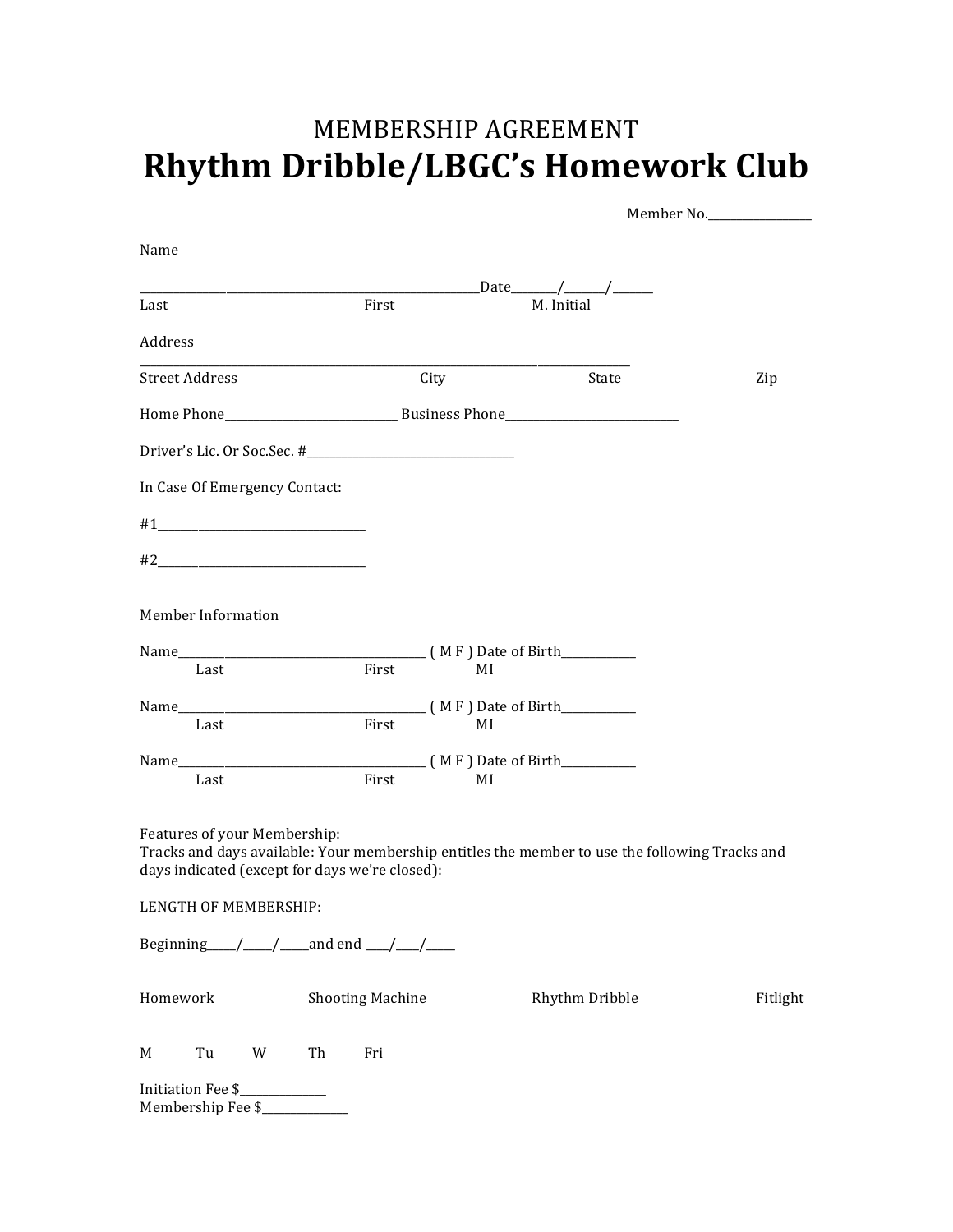## PAYMENT... OPTION... SELECTED

STUDENT NOTES:

| MONTHLY FEE |         |
|-------------|---------|
|             | MONTHLY |

**AUTO CHECK CHARGE** 

\$\_\_\_\_\_\_\_\_\_\_\_\_\_\_\_\_\_\_\_\_\_\_MONTHLY 

VIS DS MC AE

Acct.#\_\_\_\_\_\_\_\_\_\_\_\_\_\_\_\_\_\_\_\_\_\_\_\_\_\_\_\_\_\_ 

Exp. Date: \_\_\_\_\_\_\_\_\_\_\_\_\_\_\_\_\_\_\_\_\_\_\_\_\_\_ 

PRE-PAYMENT 

\$\_\_\_\_\_\_\_\_\_\_\_\_\_\_\_\_\_\_\_TOTAL 

## PAYMENT PLAN

- \$\_\_\_\_\_\_\_\_\_\_\_\_\_Total Amount
- \$\_\_\_\_\_\_\_\_\_\_\_\_\_Finance Charge
- \$\_\_\_\_\_\_\_\_\_\_\_\_\_Down Payment
- \$\_\_\_\_\_\_\_\_\_\_\_\_\_Total Payment
- Your payment schedule will be: \_\_\_\_\_\_\_\_\_\_\_
- Number of Payments: \_\_\_\_\_\_\_\_\_\_

Amount of Payments: \$

\_\_\_\_\_\_\_\_\_\_\_\_\_\_\_\_\_\_\_\_\_\_\_\_\_\_\_\_\_\_\_\_\_\_\_\_\_\_\_\_\_\_\_

When Payment Are Due

□Weekly □Monthly 

Beginning  $\frac{\ }{\ }$ 

by signing this space provided below, you signify receipt of a completed copy of this contract and understanding the rules and regulation.

| <b>Rhythm Dribble/LBGC's Homework Club (Representative)</b> | Date (Seal) |  |
|-------------------------------------------------------------|-------------|--|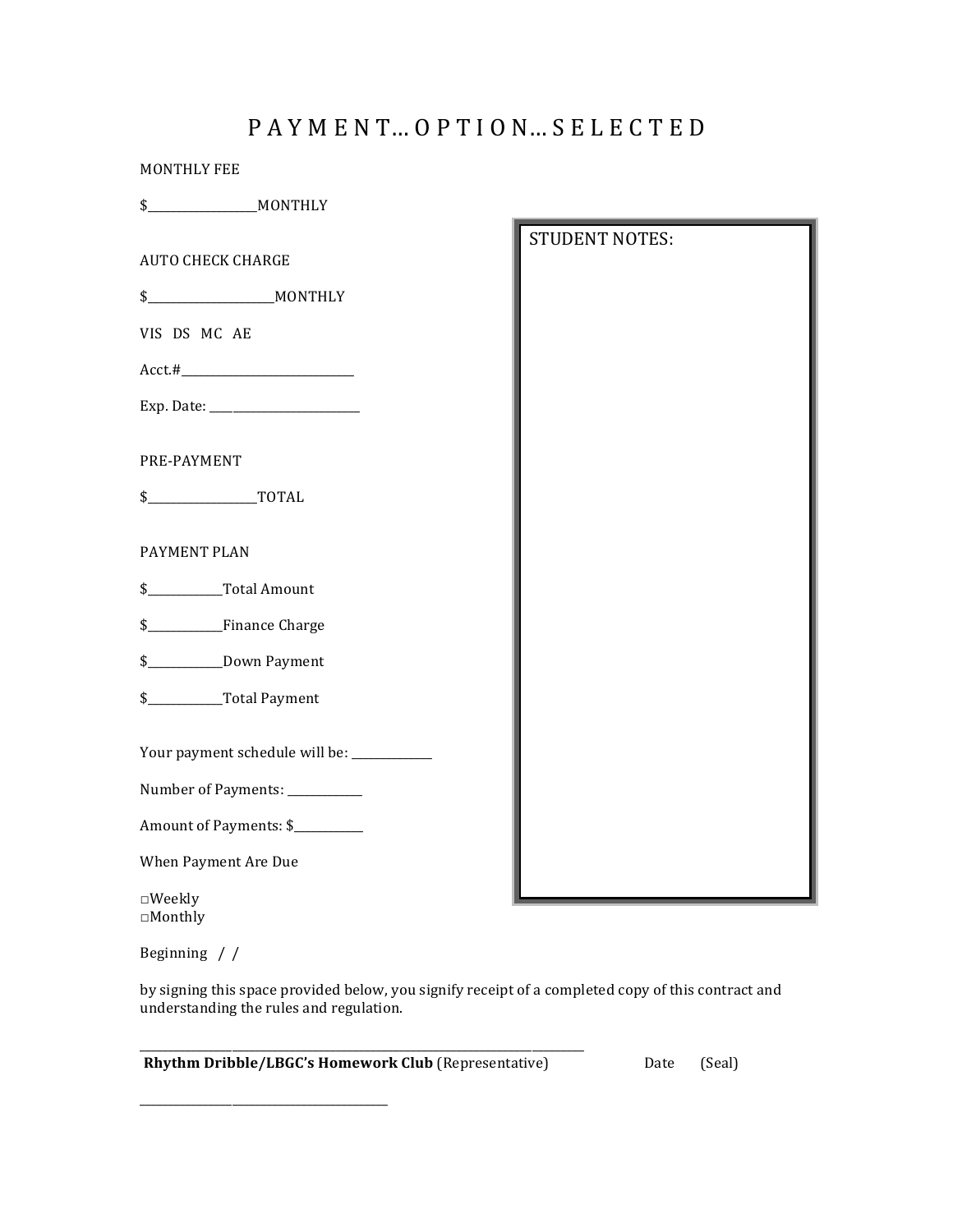Student/Parent/Guardian Date (Seal)

1. I/we hereby agree to enroll the above named student into Rhythm Dribble Homework Club for the period beginning / / and ending / / unless Rhythm Dribble/LBGC's Homework Club is notified in writing within 30 days prior to the initial contract termination. This agreement will automatically renew for one-year periods if you so indicate in paragraph 20, and will be subject to whatever new tuition requirements which may exist at that time provided that you are given written notice of any renewal tuition increase within 60 days prior to the expiration of the contract period. During the enrollment period, student agrees to take and Rhythm Dribble Homework Club agrees to monitor study hall **(Homework)** and offer **Shooting Machine, Rhythm Dribble and Fitlight** services consisting of not more than ( ) lessons per week during the enrollment period. The actual number of lessons received, provided that such lesson do not exceed the maximum allowed per tuition, will have no effect on the amount of tuition for which the student has contracted for.

2. Notice of Consumer Rights. Our Health club registration number is ( $-$ E 2929----) **Rhythm Dribble/LBGC's Homework Club** is not required to carry a performance bond under Maryland law since we don't collect more than three month's payment in advance or \$200.00 in initiation fees. You have the right to cancel this agreement within three (3) business days (including Saturday) after the date this contract is signed. Cancellation must be in writing and delivered, either in person or by certified or registered mail to **Rhythm Dribble/LBGC's Homework Club**. If buyer cancels contract within 3 business days, Rhythm Dribble/LBGC's Homework Club shall refund any deposit, down payment or other monies advanced. If student becomes disable for at least three (3) months during the membership term, and that disability is confirmed in writing by a physician, you have the right to an extension of this contract. If **Rhythm Dribble/LBGC's Homework Club** is closed for a month or more, you are entitle to your choices either an extension of the contract or a pro-rated refund, except if the closing is not Rhythm Dribble/LBGC's Homework Club's fault, in which case the choice of the remedy belongs to Rhythm Dribble/LBGC's Homework Club. Notice of these consumer Rights is an integral part of this contract.

Lessons are not conducted on national holidays. In case of an emergency where classes are cancelled we will provide make-up classes. You understand further that strict observation by you of the rules and regulation relative to your participation and training will largely reduce the possibility of accident or injury and that you waive any claim of damages against the institute and/or its principles or instructors in any case resulting from the activity.

4. Entire Balance Due. If you repudiate this contract in writing, breach any provision, or don't make a payment within 20 days of your due date, we can suspend your membership privileges and require you pay the entire balance of what you owe, less any refund to which you are entitled as descried under "Payment".

5. Default. You will be in default if you haven't paid us everything you owe by the scheduled end of this contract, or if the entire balance of what you owe becomes due and you don't pay us. After the scheduled end of this contract, you agree to pay interest at the Annual Percentage Rate stated on the front on that part of the amount financed which you still owe until you pay in full. We may get a court judgment against you for what you still owe and you agree to pay any court costs and reasonable lawyer's fees involved in collecting this contract to be set by the court. Any judgment shall bear interest at the highest rate allowed by law. Even if our services are not used, you are still responsible for payment under this contract.

## 6. Bad Check Charge:

If your checks for any payment under this contract are returned for insufficient fund on the second presentment, you may be charge a bad check fee of \$35.00 or the maximum amount permitted by law, and when application, a late charge as well as another charges allowed by law.

7. Late Charge. You will be charged \$35.00 or 5% of the amount in default; whichever is greater, if a payment is not made on the due date.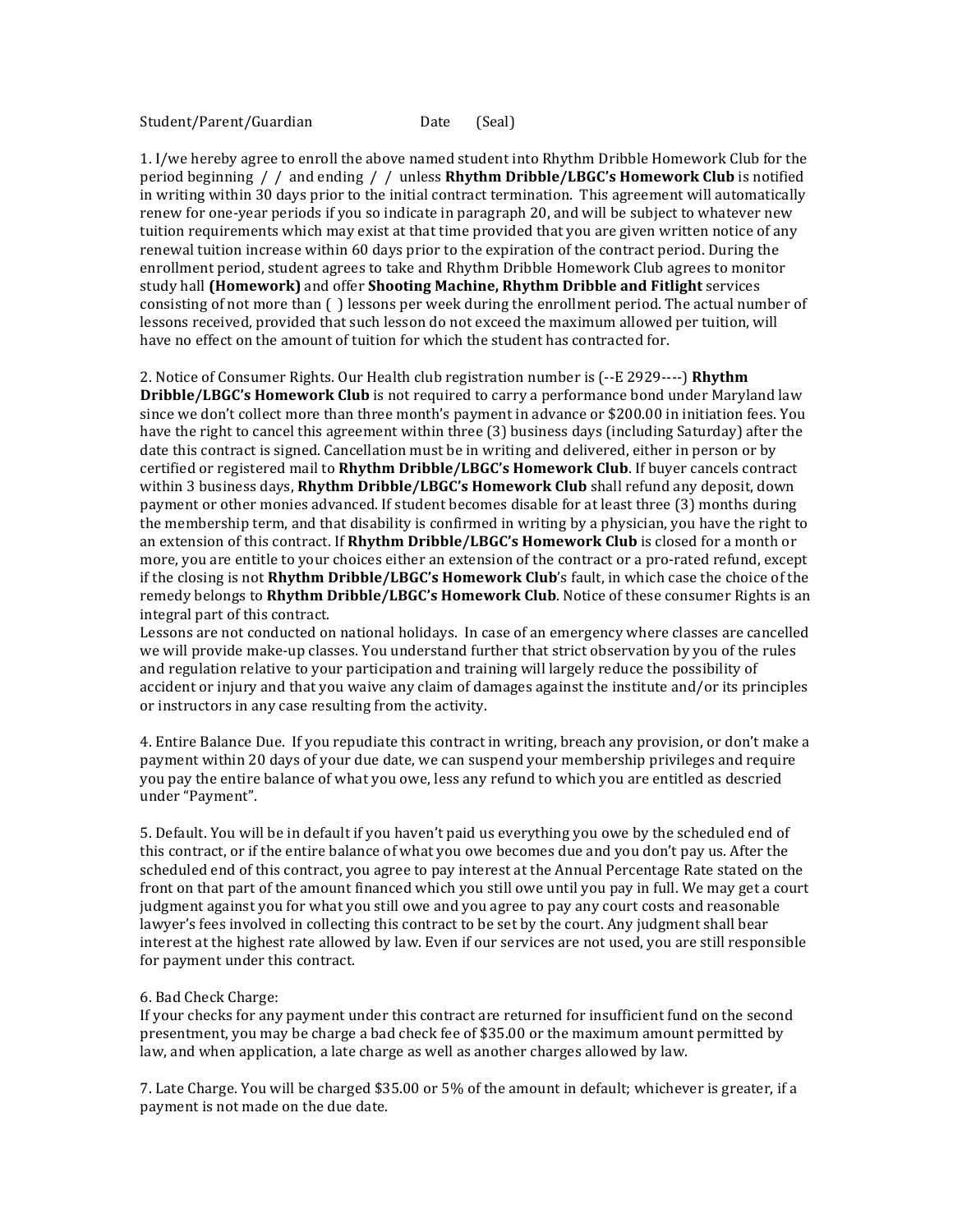8. Transferring This Contract. We can transfer this contract to an independent financial institution, or we may refer it to another company for collection.

9. Our Rules and Regulations: The member shall follow all of the rules and regulations of **Rhythm Dribble/LBGC's Homework Club**, including hours of operation, which have been made available to you and are posted in Rhythm Dribble/LBGC's Homework Club. We can revoke your membership privileges if these rules and regulations are not followed, and we expressly reserve the right to change these rules, regulations and hours of operation. In addition, we expressly reserve the right to add to, eliminate, or alter any piece of study and/or training equipment, furniture or fixture, when deemed necessary of desirable, if in our judgment it is in the best interest of our members.

10. Release of liability: It is understood that due to the nature of the training which is being provided by Rhythm Dribble/LBGC's Homework Club that accidents do from time-to-time occur. While all precaution will be taken to assure the safety of all students, it is impossible to guarantee that such accidents will not occur. If you are involved in an accident which subjects you to any injury, you agree to hold **Rhythm Dribble/LBGC's Homework Club** harmless and further that neither you, a parent, a guardian or any other financially responsible person will take no action against **Rhythm Dribble/LBGC's Homework Club**.

11. Change Of Contract: Any change in this contract may only be made if both you and **Rhythm Dribble/LBGC's Homework Club** agree in writing to any such change.

12. Age or Parental Consent Certification: By signing this contract, you are certifying that you are either of legal of age or that you are signing this contract as parent or legal guardian of minor, and by signing this contract on behalf of any minor, you hereby agree that you shall be responsible for all payments due hereunder and that you will indemnify and hold **Rhythm Dribble/LBGC's Homework Club** harmless for any injuries, losses, or damages sustained to anyone as a result of the minor's participation in this program of instruction.

13. Governing Law: This agreement shall be governed in accordance with the laws of Maryland, and that there are no other agreements, terms, promises or obligations of either you or us which are not contained within this agreement. If any clause or provision of this agreement is unenforceable under any present or future law, the remainder of this agreement will not be affected thereby.

14. Relocation Provision: In the event that any enrolled student moves their residence more than 25 miles from the **Rhythm Dribble/LBGC's Homework Club** location which has agreement with **Rhythm Dribble/LBGC's Homework Club**, student may cancel their membership without charge. In the event that a cancellation is effected in this manner, **Rhythm Dribble/LBGC's Homework Club** requires written proof of new residence along with the name and address of new employer, if applicable. If your membership is canceled due the relocation provision being evoked, **Rhythm Dribble/LBGC's Homework Club** may keep all initiation fees along with any pro-rated portion of your membership dues, which have been earned up to the date of cancellation. If you cancel under this provision and have not paid all dues earned up to the date by **Rhythm Dribble/LBGC's Homework Club**, it is understood that **Rhythm Dribble/LBGC's Homework Club** will initiate legal action against you and intends to seek all legal and other court costs as well.

15. Cancellation for Medical Reasons: While this contract is in effect and the member submits written documentation from a physician indicating that continued use of **Rhythm Dribble/LBGC's Homework Club** would impair the students health and well being, this contract may be canceled provided that all dues and fess earned by **Rhythm Dribble/LBGC's Homework Club** at the time have been paid. In this situation, the student must authorize **Rhythm Dribble/LBGC's Homework Club** the ability of contacting the student's physician to verify the condition being used to cancel this agreement. In addition and as in #15, **Rhythm Dribble/LBGC's Homework Club** has the right to keep all initiation fees earned and paid, except as provided for in the notice of Consumer Right.